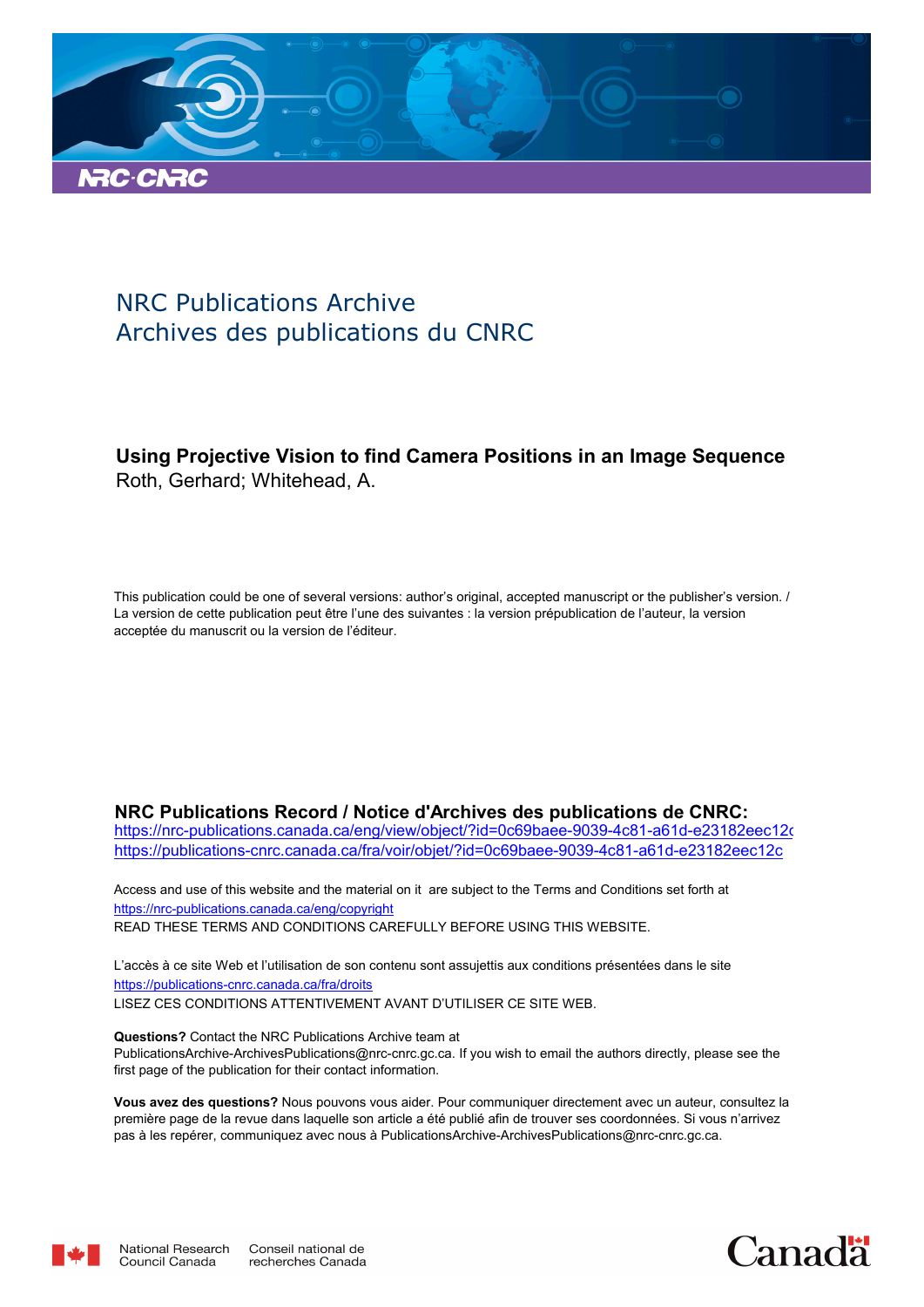

National Research Council Canada

Conseil national de recherches Canada

Institute for Information Technology

Institut de technologie de l'information



*Using Projective Vision to find Camera Positions in an Image Sequence \** 

Roth, G., Whitehead, A. May 2000

\* published in Vision Interface 2000. pp. 87-94, Montréal, Québec, Canada. May 2000. NRC 45873.

Copyright 2000 by National Research Council of Canada

Permission is granted to quote short excerpts and to reproduce figures and tables from this report, provided that the source of such material is fully acknowledged.

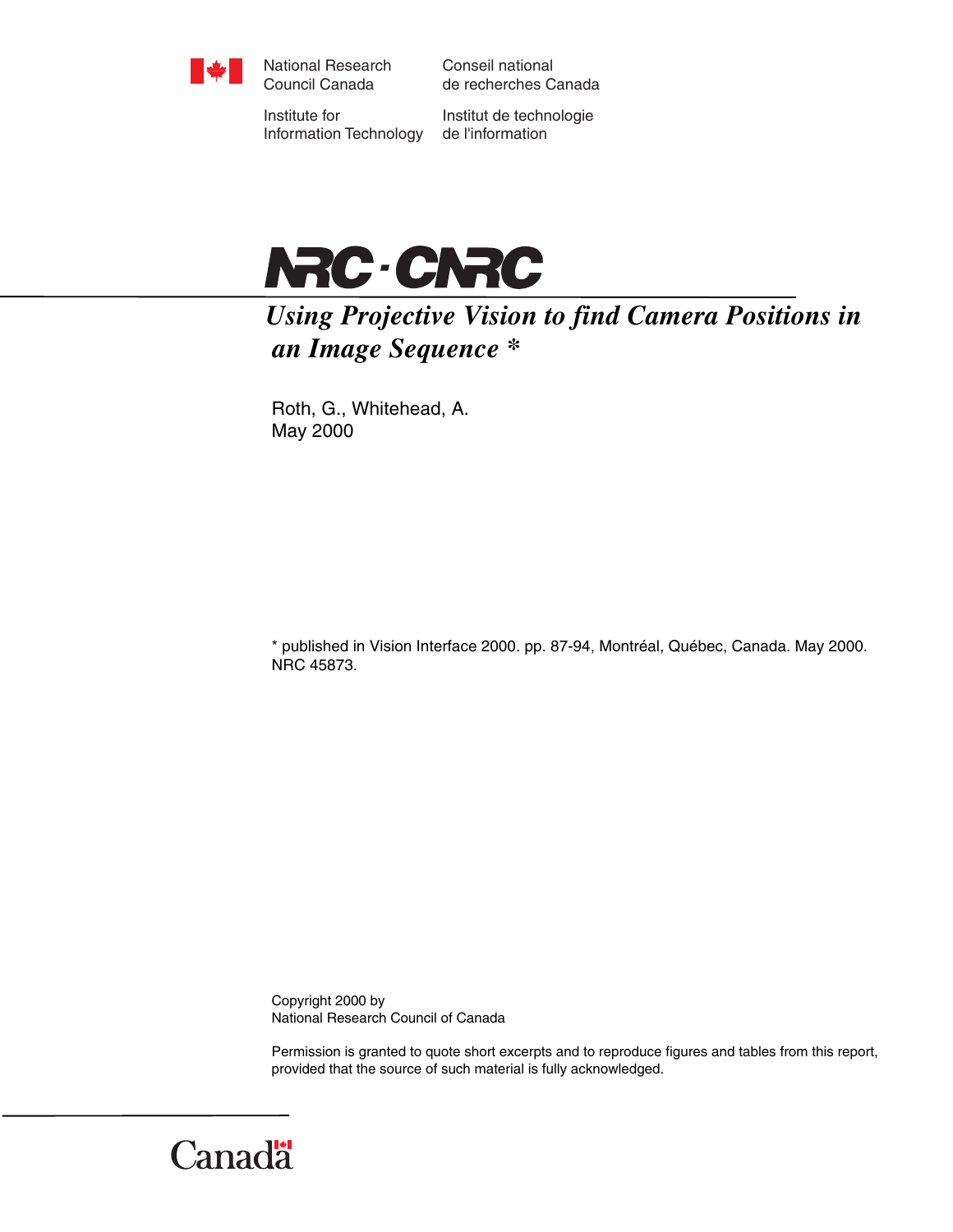## Using Pro jective vision to Find Camera Positions in an Image Sequence

Gerhard Roth

Visual Information Technology Group Building <sup>M</sup> 50, Montreal Road Ottawa, Canada K1J 6H3 Germann and roth and roth and  $\mathbb{F}_p$  if  $\mathbb{F}_p$  is a finite in the function of  $\mathbb{F}_p$ 

Anthony Whitehead School of Computer Science Carleton University Ottawa, Canada awhitehe@scs.carleton.ca http://www.scs.carleton.ca/~awhitehe

### Abstract

The paradigm of projective vision has recently become popular. In this paper we describe <sup>a</sup> system for computing camera positions from an image sequence using projective methods. Projective methods are normal ly used to deal with uncalibrated images. However, we claim that even when calibration information is available it is often better to use the projective approach. By computing the trilinear tensor it is possible to produceareliable and accurate set of correspondences. When called accurate information is available these correspondences can be sent directly to <sup>a</sup> photogrammetric program to produce a set of camera positions. We show one way of dealing with the problem of cumulative error in the tensor computation and demonstrate that the projective methods can hand a surprisingly large baselines, in certain cases one third of the image size. In practice projective methods, along with random sampling algorithms, solve the correspondence problem for many image sequences. To aid in the understanding of this relatively new paradigm we make our binaries arabited for enters on the web. Our software is structured in <sup>a</sup> way that makes experimentation easy and includes <sup>a</sup> viewer for displaying the nal results.

### Keywords

Projective Vision, Motion Problems, Structure from Motion, Camera Positions, Model Building

#### $\mathbf{1}$ Introduction

Recently, a great deal of research has been done in the field of projective vision  $[1, 2]$ . The idea is to compute information from image sequences without requiring prior camera calibration. A number of systems have been implemented [3, 4, 5] that can, at least in theory, compute a 3D model automatically from an uncalibrated image sequence.

While the results are impressive there are a number of outstanding issues. One is the fact that these programs are not available publicly in either source or binary form. The only exception we know of is [6]. In this paper we describe a system that uses the projective paradigm to go from an image sequence to a trifocal tensor, and then to a set of camera positions. Our implementation is, to our knowledge, the first publicly available software that computes the trifocal tensor. In this way we hope to make it possible for others to explore and experiment with this new paradigm, which we believe will have a significant influence on the field of computer vision. However, beyond just describing our experience in re-implementing published algorithms, we make a number of other contributions.

In most papers on projective vision, the goal is to compute a projective reconstruction, assuming that no camera calibration information is available [3, 4]. This is followed by a calibration process which enables the conversion of the projective reconstruction to metric (Euclidean) form [7]. The implication is that, if a calibration were available, one should use traditional structure-from motion-algorithms (SFM) to process the image sequence. We claim that this is not the case. Sur-

All correspondence should be addressed to this author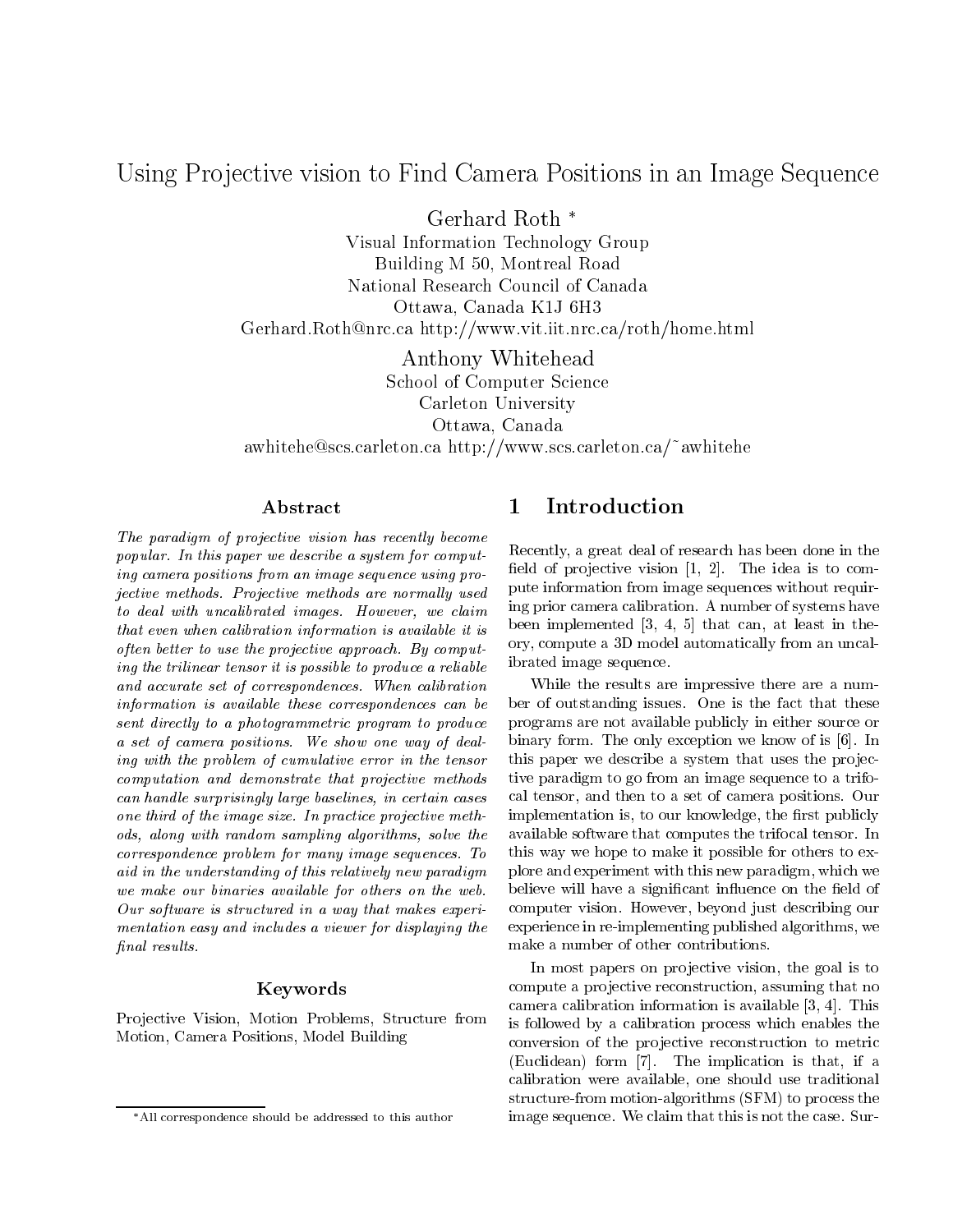prisingly, for most image sequences it is not necessarily easier to compute reliable correspondences when calibration information is available. The reason is that the random sampling algorithms, which are the key to dealing with bad correspondences, are much easier to use in a projective framework than in a calibrated framework [8].

Using projective methods in combination with algorithms from the field of robust statistics  $[9, 10]$ , one can automatically obtain very reliable correspondences for many image sequences, even those with considerable camera motion (i.e. a wide baseline). Producing such accurate correspondences is a multi-step process, where the final result is the trilinear tensor. We take a sequence of images and show that the correspondences that supporting the trilinear tensors are correct and accurate enough to be input directly to a photogrammetric package to compute a set of 3D camera positions, assuming we have a prior camera calibration.

The trilinear tensor holds only for a triple of images [1]. To improve the accuracy of projective reconstruction across an image sequence it is usual to perform a projective bundle adjustment. However, we believe, as do others [11], that the non-linear optimization inherent in the bundle adjustment is better done in metric space than projective space [12]. For this reason, we do not use the tensor to create a projective reconstruction, but only to produce a set of image correspondences. In this way, the tensor need only be accurate enough to identify individual matching features in adjacent images; a required accuracy of only a single pixel. This means that the cumulative error of the tensor over an image sequence is not an issue. The correspondences that support the tensor are used as input to a photogrammetric bundle adjustment program to accurately compute camera positions [13].

Once we have these camera positions, it is possible to rectify these images so that the epipolar lines are horizontal. Then one can compute dense depth maps using traditional stereo algorithms [3]. If the goal is to make 3D models, this is not necessarily the best approach as stereo algorithms will not work in regions without natural texture. For this reason, we believe that it is best to compute dense depth using active methods, since they will succeed even when there is no texture [14]. However, passive methods are sufficient for computing camera positions since this requires not dense depth, but sparse depth, which is much easier to obtain. Our ultimate goal is to create a modeling system that combines both passive and active sensors. The passive sensors will be used to find the position of the active sensors, which in turn will be used to actually obtain the dense depth necessary to make a 3D model. Therefore our goal is to go from an image sequence to a set of camera positions using only passive technology.

#### 2Pro jective paradigm

Structure from motion algorithms assume that a camera calibration is available. This assumption is removed in the projective paradigm. To explain the basic ideas behind the projective paradigm, we must define some notation. As in [15]; given a vector  $\mathbf{x} = [x, y, \ldots]^\top$ ,  $\mathbf{x}$ defines the augmented vector created by adding one as the last element. The projection equation for a point in 3D space defined as  $\mathbf{X} = [X, Y, Z]$  is:

$$
s\tilde{\mathbf{m}} = P\tilde{\mathbf{X}}
$$

where s is an arbitrary scalar,  $P$  is a 3 by 4 projection matrix, and  $\mathbf{m} = |x, y|$  is the projection of this 3D point onto the 2D camera plane. If this camera is calibrated, then the calibration matrix  $C$ , containing the information particular to this camera (focal length, pixel dimensions, etc.) is known. If the raw pixel co-ordinates of this point in the camera plane are  $\mathbf{u} = [u, v]$ , then:

$$
\tilde{\mathbf{u}} = C\tilde{\mathbf{m}}
$$

where  $C$  is the calibration matrix. Using raw pixel coordinates, as opposed to actual 2D co-ordinates means that we are dealing with an uncalibrated camera.

Consider the space point,  $\mathbf{A} = [A, Y, Z]^T$ , and its image in two different camera locations;  $\tilde{\mathbf{x}} = [x, y, 1]^T$ and  ${\bf x} = [x, y, 1]^\top$ . Then it is well known that:

$$
\tilde{\mathbf{x}}^T E \tilde{\mathbf{x}}' = 0
$$

Here  $E$  is the essential matrix, which is defined as:

$$
E = [t] \times R
$$

where  $t$  is the translational motion between the 3D camera positions, and  $R$  is the rotation matrix. The essential matrix can be computed from a set of correspondences between two different camera positions [16]. This computational process has been considered to be very ill-conditioned, but in fact a simple pre-processing step improves the conditioning, and produces very reasonable results [17]. The matrix  $E$  encodes the epipolar geometry between the two camera positions. If the calibration matrix  $C$  is not known, then the uncalibrated version of the essential matrix is the fundamental matrix:

$$
\tilde{\mathbf{u}}^T F \tilde{\mathbf{u}}' = 0
$$

Here  $\mathbf{u} = [u, v, 1]$  and  $\mathbf{u} = [u, u, 1]$  are the raw pixel co-ordinates of the calibrated points  $\mathbf x$  and  $\mathbf x$ . The fundamental matrix  $F$  can be computed directly from a set of correspondences by a modified version of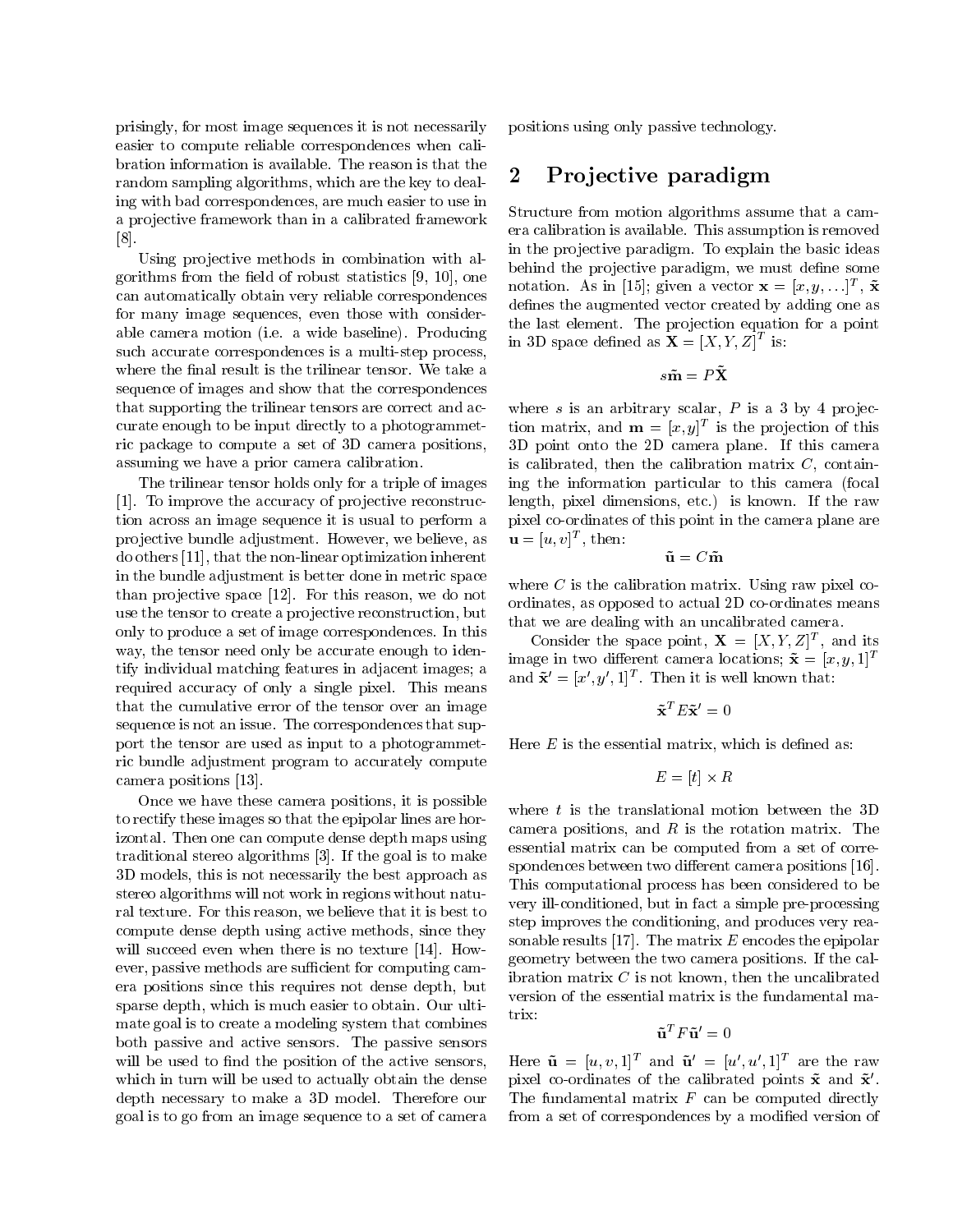the algorithm used to compute the essential matrix E. As is the case with the essential matrix, the fundamental matrix also encodes the epipolar geometry of the two images. Once  $E$  is known, the 3D location of the corresponding points can be computed. Similarly, once  $F$  is known the 3D co-ordinates of the corresponding points can also be computed, but in a projective space. The difficulty is that there are fewer invariants in a projective space than a Euclidean space. However, there are still many useful quantities, such as co-linearity, coplanarity and certain other invariants that can be computed in a projective space. Be that as it may, it is the case that the actual supporting correspondences in terms of pixel co-ordinates are identical for both the essential and fundamental matrices. Having a camera calibration simply enables us to move from a projective space into a Euclidean space, that is from  $F$  to  $E$ .

There is a similar but more elegant concept for three views, called the trilinear tensor. Assume that we see the point  $\mathbf{X} = [X, Y, Z]^{\top}$ , in three camera views, and that 2D co-ordinates of its projections are  ${\bf u} = [u, v, 1]^\top,$  ${\bf u} = [u, v, 1]^T$ ,  ${\bf u} = [u, v, 1]^T$ . In addition, in a slight abuse of notation, we define  $\tilde{u}_i$  as the i'th element of **u**; ie.  $\mathbf{u}_1 = u$ , and so on. It has been shown that there is a 27 element quantity called the trifocal tensor  $T$  relating the pixel co-ordinates of the projection of this 3D point in the three images [1]. Individual elements of T are labeled  $T_{ijk}$ , where the subscripts vary in the range of 1 to 3. If the three 2D co-ordinates  $({\bf u},{\bf u}$  ,  ${\bf u}$  ) truly correspond to the same 3D point, then the following four trilinear constraints hold:

 $u_1 u_1 u_1 = u_1 u_1 u_1 u_2 + u_2 u_1 u_1 u_1 = u_1 u_1 u_1 = u_1$  $v_{i}$   $I_{i13}$ **u**<sub>i</sub>  $-v_{i}$   $u_{i}$   $I_{i33}$ **u**<sub>i</sub>  $+$   $u_{i}$   $I_{i32}$ **u**<sub>i</sub>  $I_{i12}$ **u**<sub>i</sub>  $=$   $0$  $u_1 u_1 u_2 u_3 = u_1 v_1 u_3 u_3 u_1 + v_1 u_3 u_1 u_1 = u_1 u_1 u_1 = u_1 u_1$  $v_{l-1i23}$ u<sub>i</sub>  $-v_{l-1i33}$ u<sub>i</sub>  $+v_{l-1i32}$ u<sub>i</sub>  $-1_{i22}$ u<sub>i</sub>  $=$   $0$ 

In each of these four equations  $i$  ranges from 1 to 3, so that each element of  $\tilde{u}$  is referenced. The trilinear tensor was previously known only in the context of Euclidean line correspondences [18]. Generalization to pro jective space is recent [2, 1].

The estimate of the tensor is more numerically stable than the fundamental matrix, since it relates quantities over three views, and not two. Computing the tensor from its correspondences is equivalent to computing a projective reconstruction of the camera position and of the corresponding points in 3D projective space. One very useful characteristic of the tensor is image transfer (also called image reprojection). Given any two of  ${\bf u}, {\bf u}$  ,  ${\bf u}$  , and the tensor that holds between the three images, one can compute where the third point must be if these points correspond and the tensor is correct. The fundamental matrix and trilinear tensor

can be calculated directly from pixel co-ordinates, and have many important and useful characteristics. We believe that there are four reasons for the recent rapid advances in the projective framework.

- 1. Basic theoretical work defining the fundamental matrix, trilinear tensor and their characteristics.
- 2. Simple and reliable linear algorithms for computing these quantities from a set of 2D image correspondences.
- 3. Robust random sampling algorithms for filtering noisy and inaccurate correspondences.
- 4. A suite of algorithms for doing auto-calibration using only the projective camera positions.

This combination of advances has made it possible theoretically to create a 3D VRML model of a scene from image sequence. It is important to note that, in practice, this process is divided into two distinct phases. The first phase computes from the overlapping image sequence a series of fundamental matrices and trilinear tensors, and consists of the following steps:

- Corner like points are found in each image using a local interest point operator [19, 20] (3.1).
- A feature matcher finds a set of potential corner pair matches between two adjacent images in the sequence  $[6]$   $(3.2)$ .
- These potential matches are pruned using some type of local consistency filter  $(3.3)$ .
- A fundamental matrix is computed from the pruned matches using a random sampling algorithm [6, 8, 15] (3.4).
- A set of potential triple matches across three consecutive images are found from the supporting matches from the fundamental matrix (3.5).
- A trilinear tensor is computed from these potential triple matches, again using a random sampling algorithm [21] (3.5).

Producing the trilinear tensor is equivalent to creating a projective reconstruction of the camera position, along with a projective reconstruction of the matching corner points. What is impressive is that the final set of correspondences that support the tensor are in practice, error free, in the vast majority of cases. There are a number of reasons for this result. First, unlike the fundamental matrix, the tensor encodes the constraints among three image pairs. It can therefore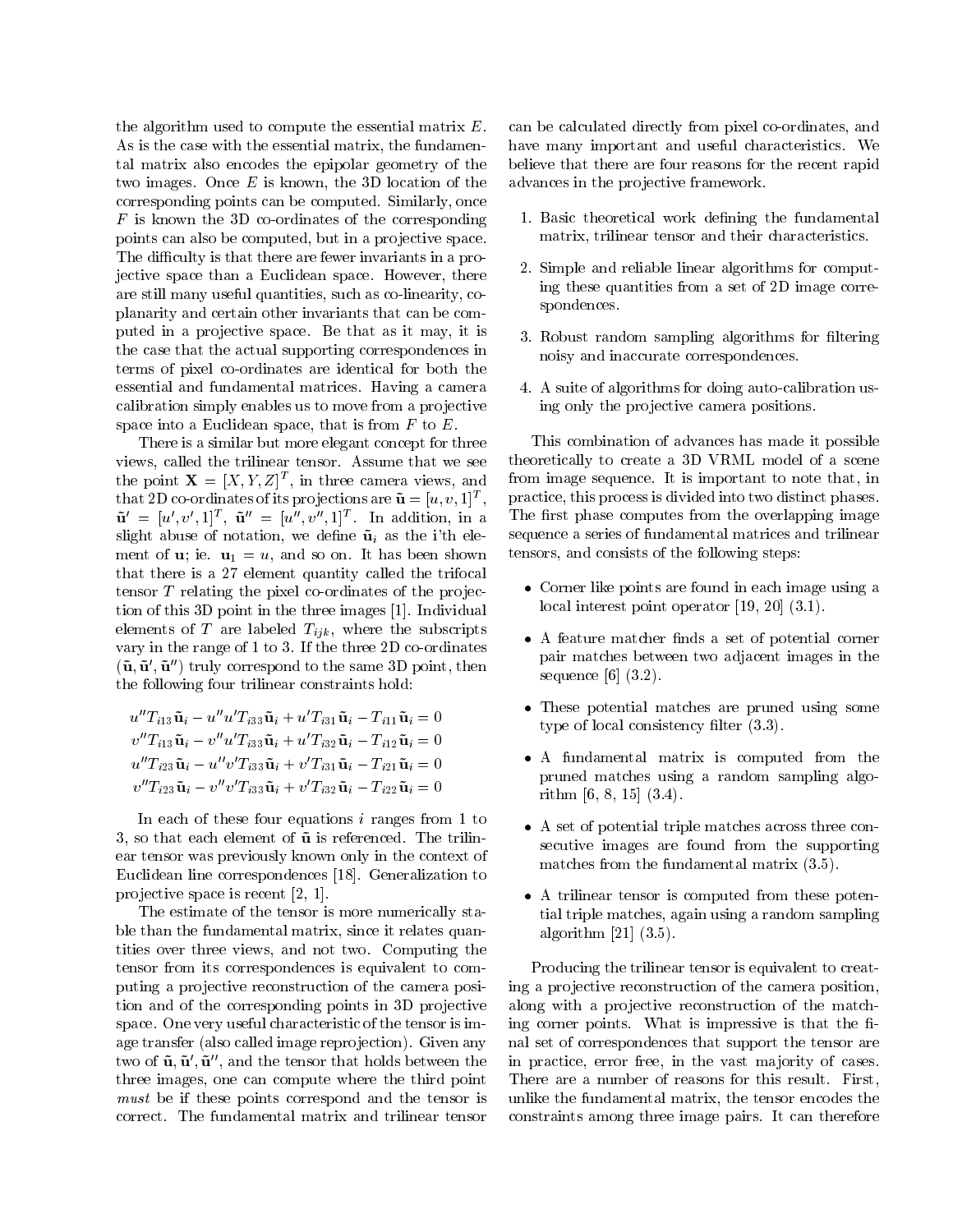produce correct correspondences in the degenerate situation in which the epipolar lines of the two image pairs of the image triple happen to be collinear. The other reason for the reliable results is the use of robust methods to discard bad correspondences. The process begins with a large number of possibly unreliable corner matches and continually prunes these to a smaller set of more reliable matches.

If the final goal is to produce a dense reconstruction of the scene, then once the trilinear tensor is computed the next phase of the reconstruction process typically consists of the following steps:

- Rectify the image pairs in the sequence so that the epipolar lines are horizontal [3].
- Run a stereo algorithm to compute dense depth from the rectied image pairs [3].
- Auto-calibrate the image sequence to move from a pro jective to a metric reconstruction [7].

The set of steps in this last phase makes a number of assumptions. The first is that the goal is actually to create a dense 3D metric reconstruction of what has been viewed by the image sequence. However, for some applications, the output of the first phase, a set of projective camera positions, may be sufficient. An example occurs the field of augmented reality in which the goal is to place synthetic ob jects in an image of a real scene. In this case, the computed tensors can be used to place these synthetic ob jects in appropriate positions without having either dense depth or metric camera positions.

As previously noted, we believe that for obtaining dense depth it is best to use active, not passive methods. However, for obtaining the position of an active sensor it is feasible to use only an image sequence from a passive co-mounted sensor [22]. Also, in many model building applications it is not difficult to obtain camera calibration, and we assume this information is available. Our goal is to find the 3D camera positions from an image sequence using projective methods to solve the correspondence problem. The details of the procedure are described in the next section.

#### 3Processing Steps

We now describe the details of the process that takes an overlapping image sequence and computes a set of 3D camera positions. In doing so, we highlight the changes and additions that we have made over what is described in the literature.

#### 3.1Finding corners/interest points

The first step is to find a set of corners or interest points in each image. These are the points where there is a significant change in image gradient in both the  $x$  and  $y$ direction. We use the public domain Susan software for this function [19]. Instead of setting a corner threshold, we return a fixed number of corners. This tends to stabilize the results when the images have different contrast and brightness because the proper threshold is selected automatically. In the future we plan to make the required number of corners a function of the average image gradient. The final results are not particularly sensitive to the number of corners. Typically there are in the order of 800 corners found in an image.

#### 3.2Matching corners

The next step is to match corners between adjacent images. A local window around each corner is correlated against all other corner windows in the adjacent image that are within a certain distance. This distance represents an upper bound on the maximum disparity. We set this upper bound to 300 pixels in x and y for an image size of 750 by 500. Any corner pair between two adjacent images which passes a minimum correlation threshold and has less than the maximum disparity, is a potential match. All such potential matches must then pass a symmetry test. Consider a corner p in the left image of an image pair, and a corner <sup>q</sup> in the right image. Assume that the strongest match for  $p$  in the opposite image, the right image, is labeled  $Right(p)$ . Similarly for q the strongest match in the left image, is labeled  $Left(p)$ . The symmetry test requires the correlation be a maximum in both directions; from image a to image b, and vice-versa. In other words a match  $(p, q)$  is acceptable if and only if  $q = Left(p)$ , and  $p = Right(q)$ .

The symmetry test reduces the number of possible matches signicantly and forces the remaining matches to be one-to-one. The total number of possible matches between images is therefore less than or equal to the total number of corner points. Typically, there are only 200 to 500 acceptable matches between 800 pairs of corners. Without the symmetry test constraint there are far more matches; but these matches are much less reliable. For wide baseline images, it is useful to relax the symmetry test and to accept the  $n$  best matches (usually in the order of 4). Even in this case we still require that the results be symmetric, that is that each of these matches actually be one of the  $n$  best in a symmetric fashion.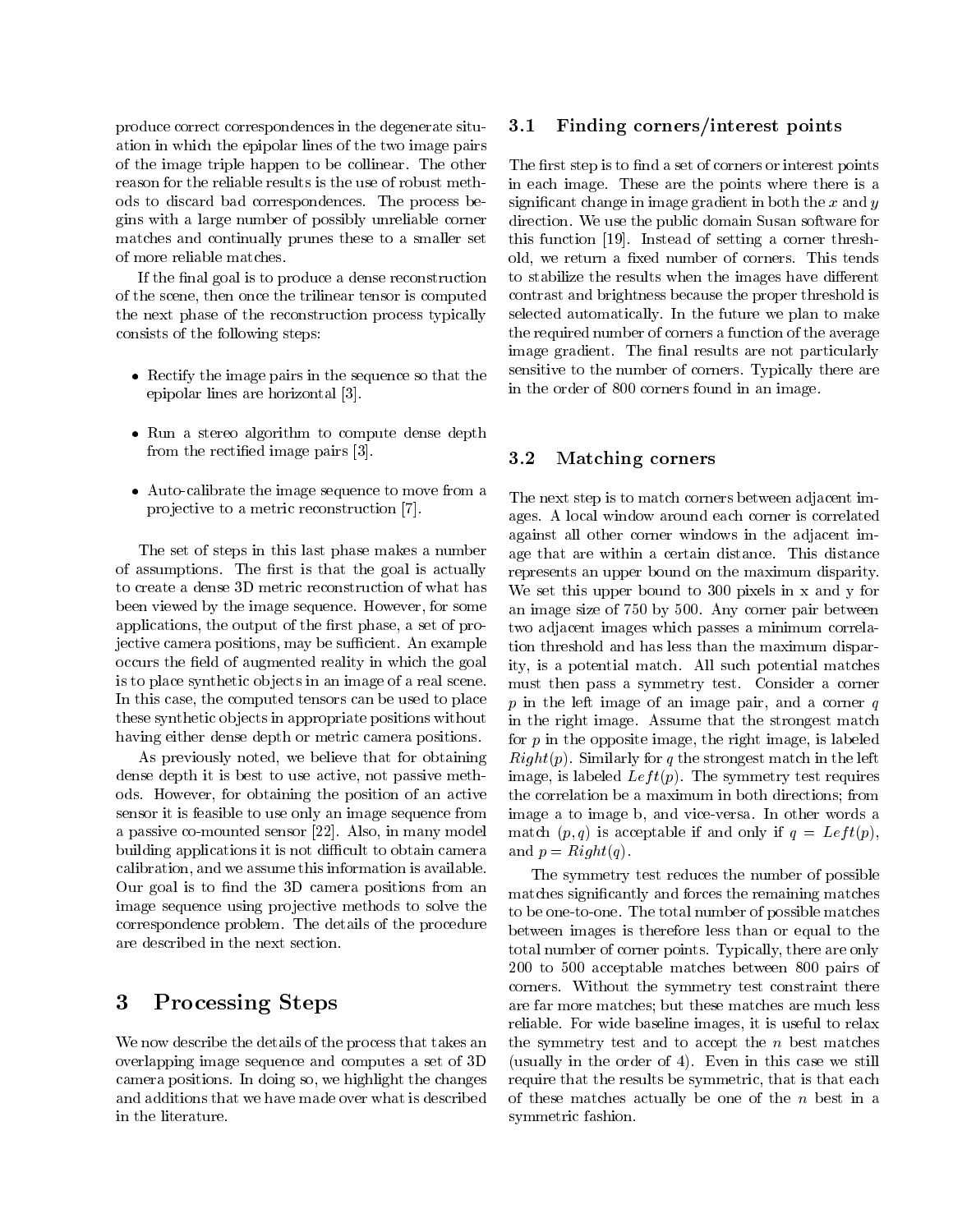#### 3.3Local consistency testing

The next step is to perform some type of local filter on these matches. The idea is that just by looking at the local consistency of a match relative to its neighbors it is possible to prune many false matches. This is not always done in the literature, but is sensible, since the computational cost of using a local filter is low. One possible approach to prune matches is to use relaxation [15]. We use a simpler relaxation-like process to prune false matches, one based on the concept of disparity gradient [23]. The disparity gradient is a measure of the compatibility of two correspondences between an image pair. Assume the first correspondence maps a corner  $\mathcal{A} = \{a_1, a_2, \ldots, a_n\}$  in the left image to another corresponding  $\{a_1, a_2, \ldots, a_n\}$ in the right image. Similarly, a second correspondence maps corners (bly) into (bry). The disparity of  $\alpha$ these two correspondences are the vectors  $\mathbf{d}_a = (a_{rx}$ ary (bly) – (bry in the bry of the first bly). The first bly the bly the bry the bry in the bry the bry the br point az is the midpoint of the line segment joining all and similarly based similarly by is the middle middle similar contract of the middle segment joining bl , and br. The vector that joins az and by is called the control of  $\mu$  is called the control of  $\mu$  and  $\mu$  , and  $\mu$  . The control of  $\mu$ disparity gradient is the ratio of the magnitude of these two vectors; dgr = jeta = p); jeta dbj=jeta dbj=jeta dbj=jeta dbj=jeta dbj=j

Corner points that are close together in the left image should have similar disparities, and the disparity gradient is a measure of this similarity. Thus, the smaller the disparity gradient, the more the two correspondences are in agreement and vice-versa. The disparity gradient measure has been used in many stereo algorithms to prune invalid correspondences. Typically, these algorithms reject any correspondence with a disparity gradient greater than 1.5. In our case, we compute the disparity gradient of each correspondence with respect to every other correspondence. The sum of all these disparity gradients is a measure of how much this particular correspondence agrees with its neighbours. We iteratively remove correspondences until they all satisfy the condition that the correspondence with maximum disparity gradient sum is within a small factor (usually 2) of the correspondence with minimum disparity gradient sum. Using this simple disparity gradient heuristic we are able to remove signicant numbers of bad correspondences at a very low computational cost. Typically, at least 20% of the total number of correlation matches are removed by this process.

#### 3.4Computing the fundamental matrix

The original matches between image i and j produced by the correlation process are labeled as the set Mij , and the filtered matches that pass the disparity gradient test as the set  $\mathcal{L}$  . The set  $\mathcal{L}$  is to use

these filtered matches to compute the fundamental matrix which is the uncalibrated version of the essential matrix. This process must be robust, since it can not be assumed that all of the corresponding that  $\mathcal{L}$  are  $\mathcal{L}$ correct. Robustness is achieved by using concepts from the field of robust statistics, in particular, random sampling. Random sampling is a "generate and test process" in which a minimal set of correspondences, in this case the smallest number necessary to define a unique fundamental matrix (7 points), are randomly chosen  $[9, 10, 24, 8, 15]$ . A fundamental matrix is then computed from this best minimal set. The set of all corners that satisfy this fundamental matrix is called the support set. The fundamental matrix  $\mathbf{F}_{i,j}$  , with the largest support set SFij is returned by the random sampling process.

While this fundamental matrix has a high probability of being correct, it is not necessarily the case that every correspondence that supports the matrix is valid. This is because the fundamental matrix encodes only the epipolar geometry between two images. A pair of corners may support the correct epipolar geometry by accident. This can occur, for example, with a checkerboard pattern when the epipolar lines are aligned with the checkerboard squares. In this case, the correctly matching corners can not be found using only epipolar lines (i.e. computing only the fundamental matrix). This type of ambiguity can only be dealt with by computing the trilinear tensor.

#### 3.5Computing the trilinear tensor

The trilinear tensor relates the image coordinates of matching corners in three images instead of two images. It is therefore inherently a more stable, and more discriminating quantity that the fundamental matrix [1]. We compute the trilinear tensor from the correspondences that form the support set of two adjacent fundamental matrices in the image sequence. Consider three adjacent images,  $i, j$  and  $k$  and their associated for an and Figure . The set of these matrices  $\mathbf{F}$  is an and Figure matrices matrices  $\mathbf{F}$ trices has a set of supporting correspondences, which we call SFI and SFI and SFI and SFI and SFI and SFI and SFI and SFI and SFI and SFI and SFI and SFI and SFI and SFI and SFI and SFI and SFI and SFI and SFI and SFI and SFI and SFI and SFI and SFI and SFI and SFI and SFI a SFij is (xi ; yi ; xj ; yj ) and similarly an element of SFjk is  $(x_j, y_j, x_k, y_k)$ . Now if these two supporting correspondences overlap, that is if  $(x_j, y_j)$  equals  $(x_j, y_j)$  then  $\overline{\phantom{a}}$  $\overline{\phantom{a}}$ the triple created by concatenating them is a member is of CTijk , the possible support set of tensor Tijk . The set of all such possible supporting triples is the input to the random sampling process that computes the tensor.  $T$  result is the tensor Times (corner triples (corner triples (corner triples (corner triples (corner triples (corner triples (corner triples (corner triples (corner triples (corner triples (corner triples (corner triple in the three images) that actually support this tensor, where  $\omega = \omega$  is  $\omega = \mu \nu$ .

where  $\alpha$  is the set of correct of corner points  $\alpha$  ;  $\alpha$  ,  $\beta$  , and an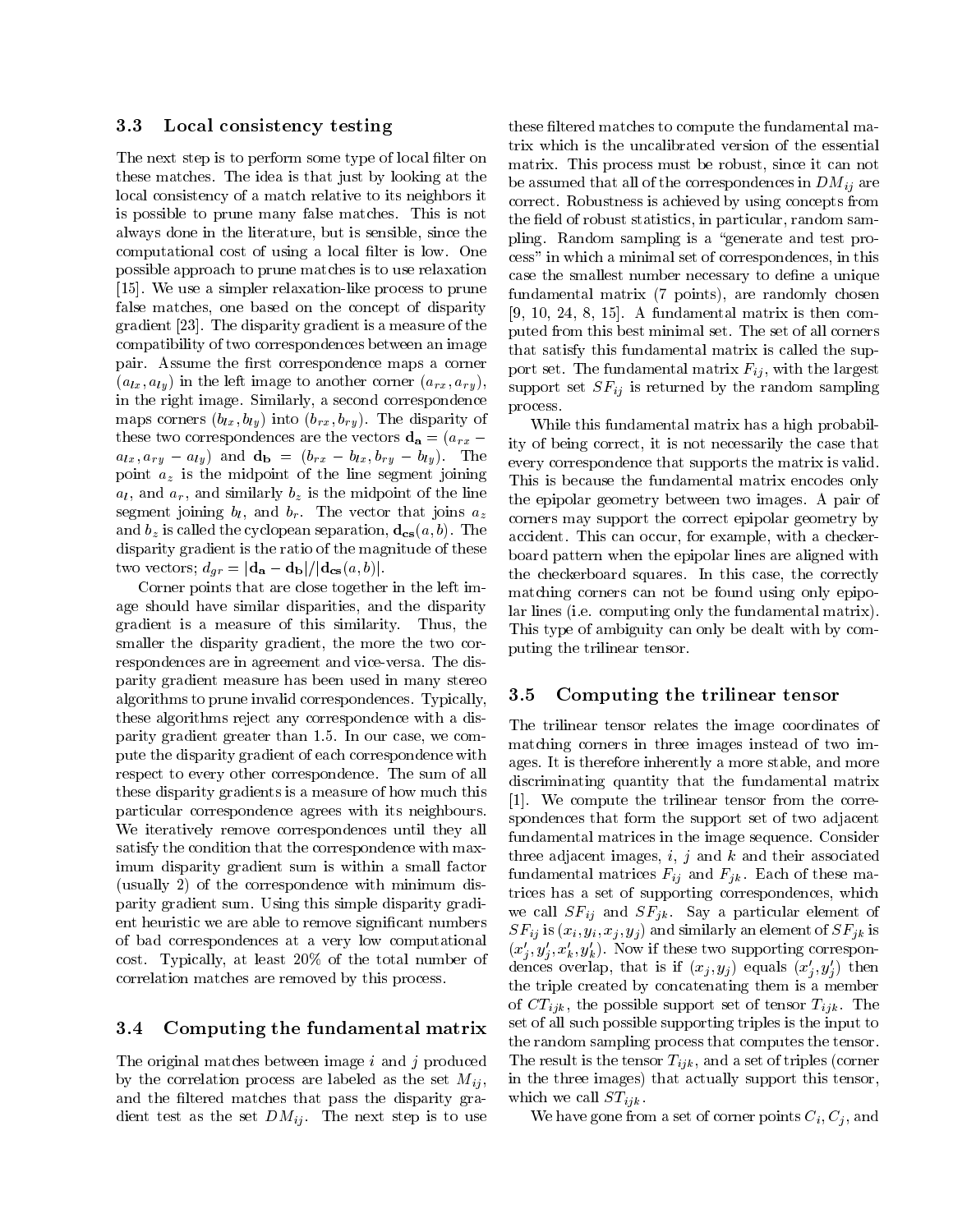$C_k$ ; to a set of matches  $M_{ij}$ , and  $M_{jk}$ ; to a set of filtered matches  $DM_{ij}$ , and  $DM_{jk}$ ; to a pair of fundamental matrices  $F_{ij}, F_{jk}$  and support  $SF_{ij}$  and  $SF_{jk}$ ; to a set of computed tuples  $CT_{ijk}$ , to a tensor  $T_{ijk}$  with support  $ST_{ijk}$ . Note that the cardinality of the supporting matches always decreases, but the confidence that each match is correct increases. The entire process begins with many putative matches, and refines these to a few high confidence matches. The final matches that support the tensor, that is  $ST_{ijk}$ , range in cardinality from 20 to 100, and in practice, have a very high probability of being correct.

As we stated in the introduction, the goal is to compute the 3D camera positions from the image sequence, not to compute dense depth. We therefore do not perform the steps in the second phase; rectification, stereo and auto-calibration. Instead, we take the correspondences that supports the overlapping tensors and send them to a photogrammetric bundle adjustment program. Assume that we have a sequence of images numbered from 1 to  $n$ , and have computed a set of overlapping tensors  $T_{123}, T_{234},\ldots,T_{(n-2)(n-1)(n)}$ . Consider the tensors  $T_{ijk}$  and  $T_{jkl}$  which have supporting correspondences  $(x_i, y_i, x_j, y_j, x_k, y_k)$  in  $ST_{ijk}$  and  $(x_j, y_j, x_k, y_k, x_l, y_l)$  in  $\mathcal{F}_{jkl}$ . Those correspondences for which  $(x_j, y_j, x_k, y_k)$  equals  $(x_j, y_j, x_k, y_k)$  represent the same corner in images  $i, j, k$  and l. In such cases we say that this corner identified in  $T_{ijk}$  is continued by  $T_{jkl}$ . Each 2D corner point is given a unique identifier, and its continuation is tracked as long as possible in the sequence of tensors. The input to this tracking process is the set of supporting correspondences for the overlapping tensors. The output is a file of numbered corners, where each corner is identified by its 2D co-ordinates in a set of consecutive images. This corner list is then sent directly to the commercial bundle adjustment program Photomodeler [13] using a Visual Basic routine that communicates through a DDE interface. Since we know the camera calibration we use these correspondences to compute the 3D camera positions, along with the 3D co-ordinates of the matching features by running the Photomodeler program.

## <sup>4</sup> Experiments

We have performed a number of experiments in which we automatically compute the correspondences for a sequence of images using the projective paradigm. We have noticed that the photogrammetric bundle adjustment software will sometimes not converge if the spacing between the image sequence is too small. For this reason we manually skip images in a sequence to maintain an average disparity of at least twenty pixels.



Figure 1: Four images in the castle sequence.

Because of space limitations we describe only two experiments. The first uses the castle sequence that appears in other projective vision papers. This is a set of approximately thirty images in a video sequence of a castle [7]. In Figure 1 are some of the original images in the sequence, while in Figure 2 are the camera positions and the 3D locations of the corner points. In all the images showing the final reconstruction the corner points are the bright dots, and the camera positions are the box-like ob jects. There are only six camera positions, since we discard intermediate images in the video sequence to make the baselines wide enough for the bundle adjustment program to converge. It should be noted that we have chosen the camera calibration in a rather ad-hoc fashion, simply to make the walls of the castle appear to be 90 degrees. However, even with this adhoc calibration our reconstruction compares well to the figures in the literature (see Figure 7.2 of  $[7]$ ). Therefore it seems that we have computed approximately the same camera positions from this image sequence.

The second example is of a longer sequence of images of an indoor room. In Figure 3 are eight equally spaced images, out of a total of 33 actually used in the experiment. Figure 4 shows two views of the camera position reconstruction. The first image (of the Apple computer) in the sequence is the leftmost camera position. The set of compact dots on the left hand side of the reconstruction figure represent the corner points found on the bookshelf.

There is no doubt that reliable results can be obtained for a wide variety of images, both indoor and outdoor. The software runs on most Unix systems, along with Windows NT, and Windows 98. The input is a sequence of overlapping images, and the output is a series of fundamental matrices and trilinear tensors.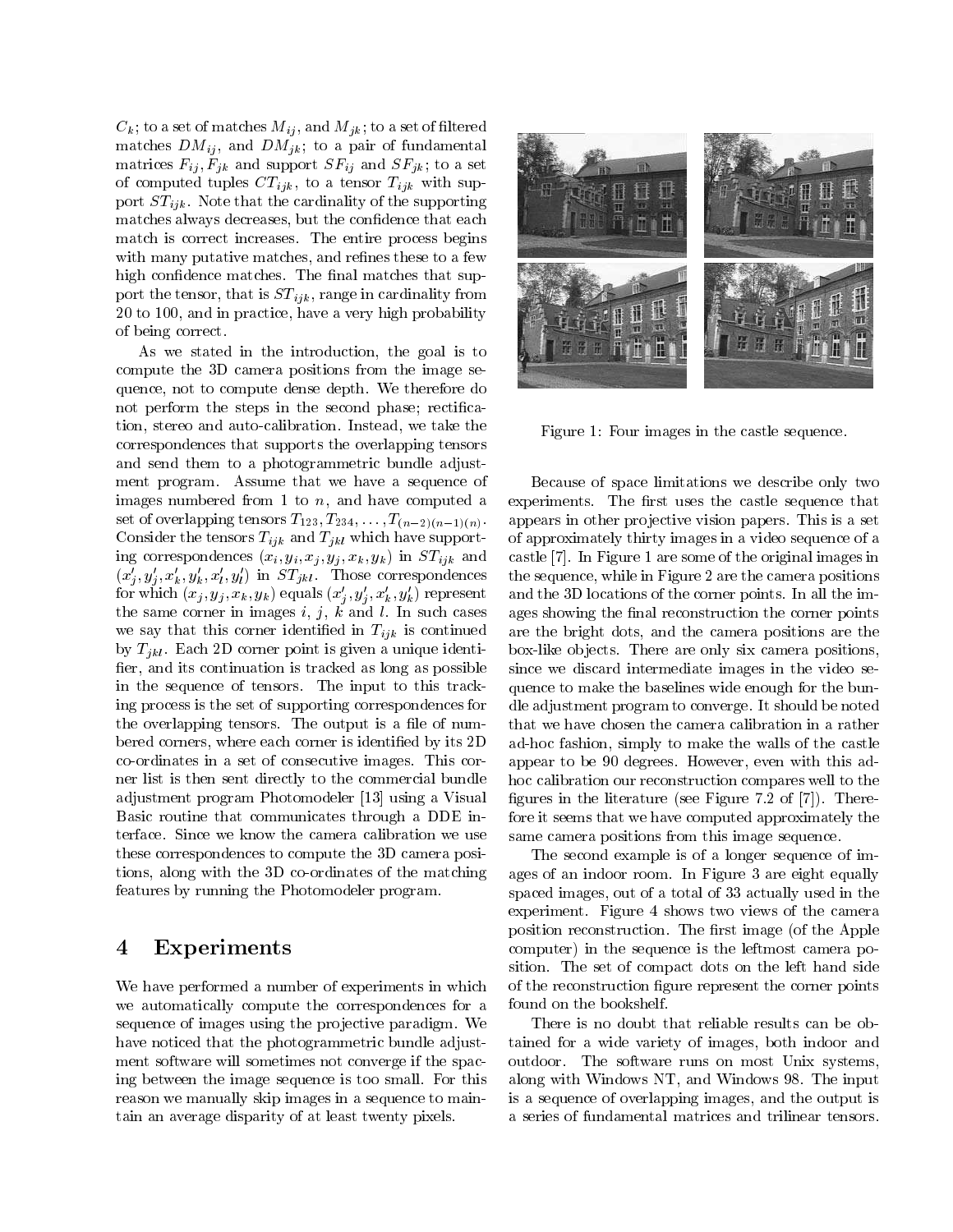

Figure 2: The 3D reconstruction of the camera positions and the corner points for the castle sequence.

The binaries and <sup>a</sup> number of examples are available on the web site http://www.vit.iit.nrc.ca/roth/home.html. step of the process outputs <sup>a</sup> le, which is then used as the input to the next step. The software is also able to read many die aan die die die die die foodste teen die die foodste wetenskip op die foodste konstantiese we their own image sequences.

#### $\overline{5}$ **Conclusions and Discussions**

we have in the modular system for computing a modular system for computing a modular system for computing  $\mathcal{L}_\mathbf{X}$ a reconstruction of the camera position in an image sequence. Since our goal is to nd the metric camera posi-We assume that we have a called called called called called the calibration and called called called the calibration of the calibration of the calibration of the calibration of the calibration of the calibration of the cal but do not use the called this called the computing the computation when  $\mathcal{L}_\mathbf{u}$ correspondences. Instead reliable correspondences are computed using the un-calibrated pro jective method. However, the calibration information is used for computing the 3D camera positions from these correspondences. The model correspondence and consequence the support the trilinear tensor, we easily free in the value of the main  $\sim$ of cases. The results are demonstrated experimentally experimentally experimentally on a number of examples.

In performing our experiments we have drawn some conclusions about the best approaches for each step of each step of each step of each step of each step of each the projective reconstruction process. We have also deed a scribed a new way to recent invector in the correspondences based on the disparity gradient. We believe that pro jective methods in combination with random sampling solve the correspondence problem for many image sequences. The support set of the fundamental



Figure 3: Eight equally spaced images (out of thirtythree) in the room sequence.



Figure 4: The 3D reconstruction of the camera positions and the corner points for the room sequence.